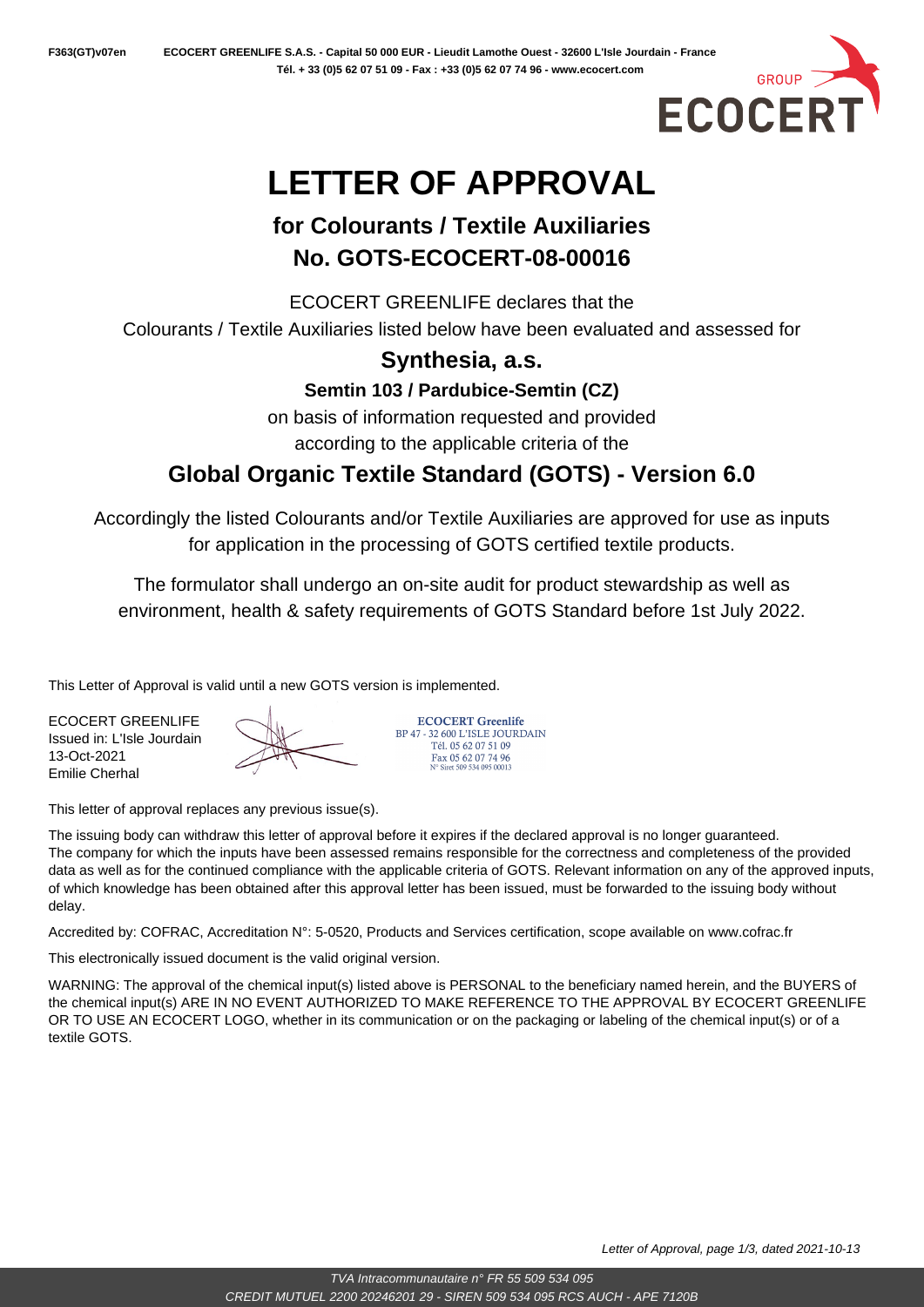**Letter of Approval no. GOTS-ECOCERT-08-00016 for Synthesia, a.s.**



## **Table(s) Appendix listing the GOTS approved inputs**

#### **Colourants: Acid Dye**

| #      | <b>Trade Name of Input</b> | Type/Utilisation   Date of Approval   Date of MSDS |            |            | <b>Comments</b> | Restrictions |  |
|--------|----------------------------|----------------------------------------------------|------------|------------|-----------------|--------------|--|
| Eqacid |                            |                                                    |            |            |                 |              |  |
|        | Egacid Yellow GRL 200      | Acid Dye                                           | 2021-10-13 | 2019-01-02 |                 |              |  |

## **Colourants: Direct Dye**

| #              | <b>Trade Name of Input</b> | <b>Type/Utilisation</b> | Date of Approval Date of MSDS |            | <b>Comments</b> | <b>Restrictions</b> |  |  |
|----------------|----------------------------|-------------------------|-------------------------------|------------|-----------------|---------------------|--|--|
| Saturn         |                            |                         |                               |            |                 |                     |  |  |
| $\overline{2}$ | Saturn Blue LBRR 200       | Direct Dye              | 2021-05-18                    | 2020-11-09 |                 |                     |  |  |
| 3              | Saturn Blue LFG 135        | Direct Dye              | 2021-05-18                    | 2020-10-06 |                 |                     |  |  |
| 4              | Saturn Orange L7G 180      | Direct Dye              | 2021-10-13                    | 2021-06-17 |                 |                     |  |  |
| 5              | Saturn Red F3B 200         | Direct Dye              | 2021-06-11                    | 2020-11-09 |                 |                     |  |  |
| 6              | Saturn Yellow L4G 150      | Direct Dye              | 2021-10-13                    | 2020-10-06 |                 |                     |  |  |
|                | Saturn Yellow LFF 200      | Direct Dye              | 2021-05-19                    | 2020-10-15 |                 |                     |  |  |

#### **Colourants: Reactive Dye**

| #       | <b>Trade Name of Input</b> | Type/Utilisation Date of Approval Date of MSDS |            |            | <b>Comments</b> | <b>Restrictions</b> |  |
|---------|----------------------------|------------------------------------------------|------------|------------|-----------------|---------------------|--|
| Ostazin |                            |                                                |            |            |                 |                     |  |
|         | Ostazin Black H-GR 150     | Reactive Dve                                   | 2021-05-25 | 2020-09-29 |                 |                     |  |

### **Colourants: Reactive Dye for Printing**

| #  | <b>Trade Name of Input</b> | <b>Type/Utilisation</b>                | ∣ Date of Approval Date of MSDS   I |            | <b>Comments</b> | <b>Restrictions</b> |  |  |
|----|----------------------------|----------------------------------------|-------------------------------------|------------|-----------------|---------------------|--|--|
|    | Ostazin                    |                                        |                                     |            |                 |                     |  |  |
| 9  | Ostazin Blue H-2R 40 liq.  | Reactive Dye for Printing   2021-05-27 |                                     | 2020-09-30 |                 |                     |  |  |
| 10 | Ostazin Blue H-5R          | Reactive Dye for Printing   2021-05-19 |                                     | 2020-11-23 | Cu 3.5%         | $\left( 4\right)$   |  |  |
| 11 | Ostazin Blue H-5R 40 lig.  | Reactive Dye for Printing   2021-05-18 |                                     | 2020-07-14 | Cu 1.0%         | $\left(4\right)$    |  |  |